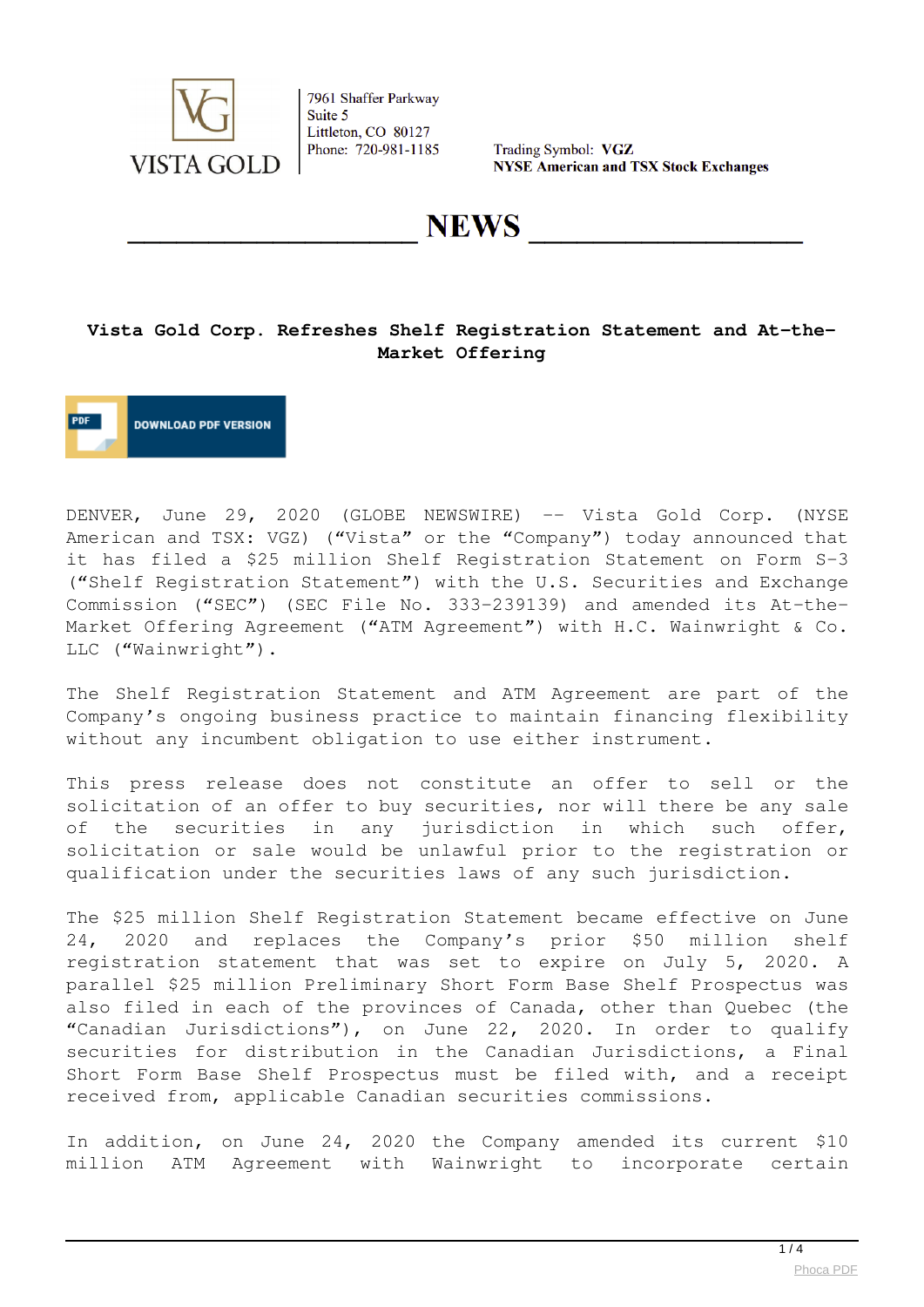

Trading Symbol: VGZ **NYSE American and TSX Stock Exchanges** 

# **NEWS**

## **Vista Gold Corp. Refreshes Shelf Registration Statement and At-the-Market Offering**

representations and warranties of the Company in relation to the filing of the new above referenced Shelf Registration Statement, align transaction settlement dates with the record date for certain dividend or distribution transactions, and to remove the termination date of August 31, 2020. Going forward, the ATM Agreement can be terminated by either Vista or Wainwright upon proper notice under the terms of the ATM Agreement. No securities will be offered in Canada under the ATM Agreement. Please refer to the Company's  $\frac{F\text{ or }B-K}{F}$  as filed with the SEC on June 25, 2020.

The offering of common shares under the ATM Agreement will be made by way of a prospectus supplement dated June 24, 2020 and filed with the SEC on June 25, 2020 (the "Prospectus Supplement") to the base prospectus contained in the Shelf Registration Statement (File No. 333-239139), which became effective June 24, 2020. The Prospectus Supplement and the base prospectus have been filed with the SEC and is, together with the related Shelf Registration Statement, available on the SEC's website at www.sec.gov. Alternatively, Wainwright will provide copies of these documents upon request by contacting H.C. Wainwright & Co., LLC, 430 Park Avenue, 4th Floor, New York, NY 10022 at atm@hcwco.com.

All dollar amounts in this press release are in U.S. dollars.

#### **About Vista Gold Corp.**

The Company is a gold project developer. The Company's flagship asset is the Mt Todd gold project in Northern Territory, Australia. Mt Todd is the largest undeveloped gold project in Australia and if developed as presently designed, would potentially be Australia's  $6^{th}$  largest gold producer on an annual basis.

For further information about Vista or the Mt Todd Gold Project, please contact Pamela Solly, Vice President of Investor Relations, at (720) 981-1185.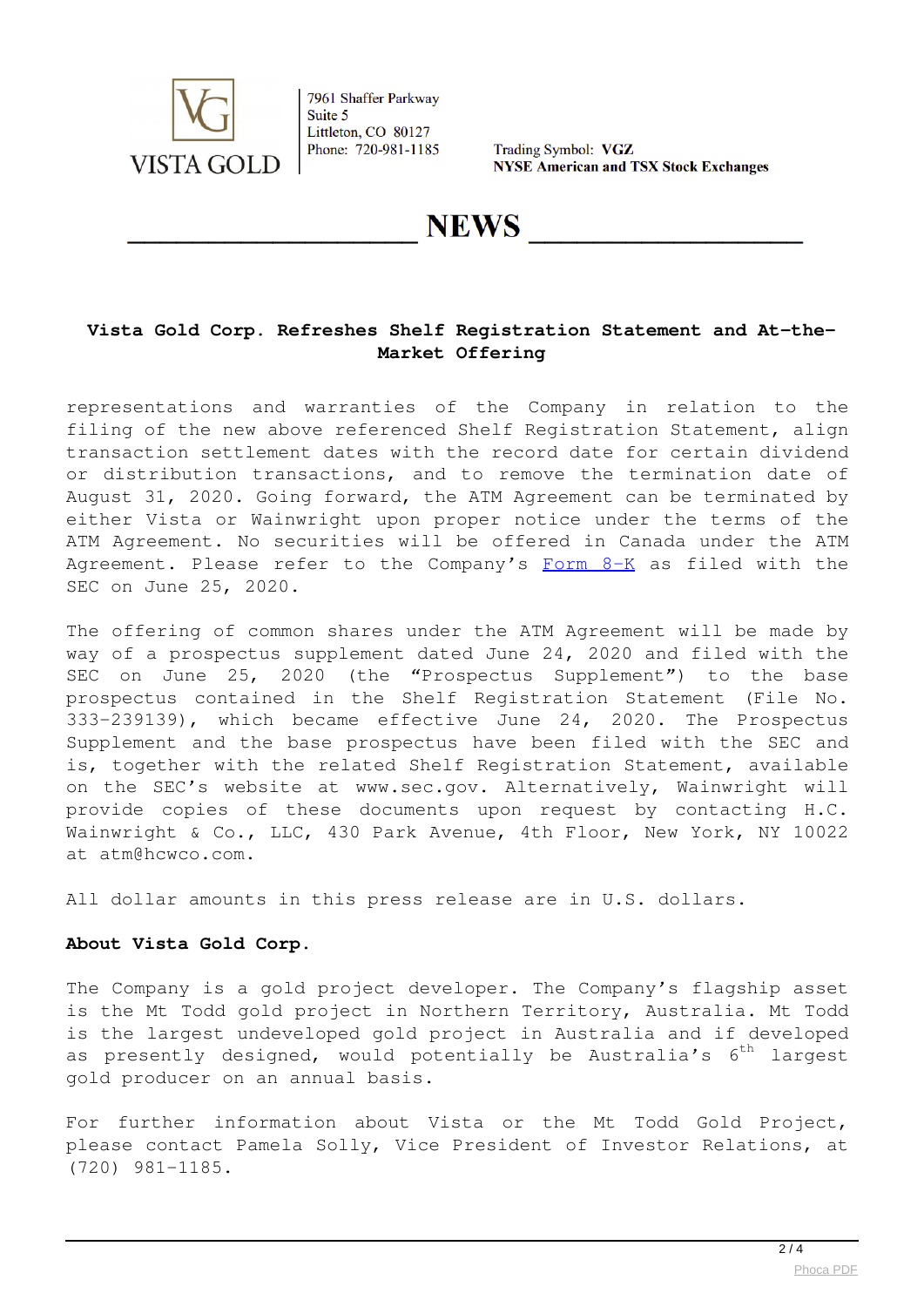

Trading Symbol: VGZ **NYSE American and TSX Stock Exchanges** 

**NEWS** 

## **Vista Gold Corp. Refreshes Shelf Registration Statement and At-the-Market Offering**

#### **Forward Looking Statements**

This press release contains forward-looking statements within the meaning of the U.S. Securities Act of 1933, as amended, and U.S. Securities Exchange Act of 1934, as amended, and forward-looking information within the meaning of Canadian securities laws. All statements, other than statements of historical facts, included in this press release that address activities, events or developments that we expect or anticipate will or may occur in the future, including such things as our expectation that we may use the ATM Agreement, use of proceeds from the ATM Agreement, the flexibility in financing opportunities provided by the Shelf Registration Statement and the ATM Agreement, the future filing of the a final base shelf prospectus in all provinces in Canada, other than Quebec, and our intent to seek development of Mt Todd to potentially be Australia's  $6^{th}$ largest gold producer are forward-looking statements and forwardlooking information. The material factors and assumptions used to develop the forward-looking statements and forward-looking information contained in this press release include the following: our discussions with Prime Mining, our reliance that Prime Mining will be able to raise funds to finance its business plans; our approved business plans, exploration and assay results, results of our test work for process area improvements, mineral resource and reserve estimates and results of preliminary economic assessments, prefeasibility studies and feasibility studies on our projects, if any, our experience with regulators, and positive changes to current economic conditions and the price of gold. When used in this press release, the words "optimistic," "potential," "indicate," "expect," "intend," "hopes," "believe," "may," "will," "if," "anticipate," and similar expressions are intended to identify forward-looking statements and forwardlooking information. These statements involve known and unknown risks, uncertainties and other factors which may cause the actual results, performance or achievements of the Company to be materially different from any future results, performance or achievements expressed or implied by such statements. Such factors include, among others,